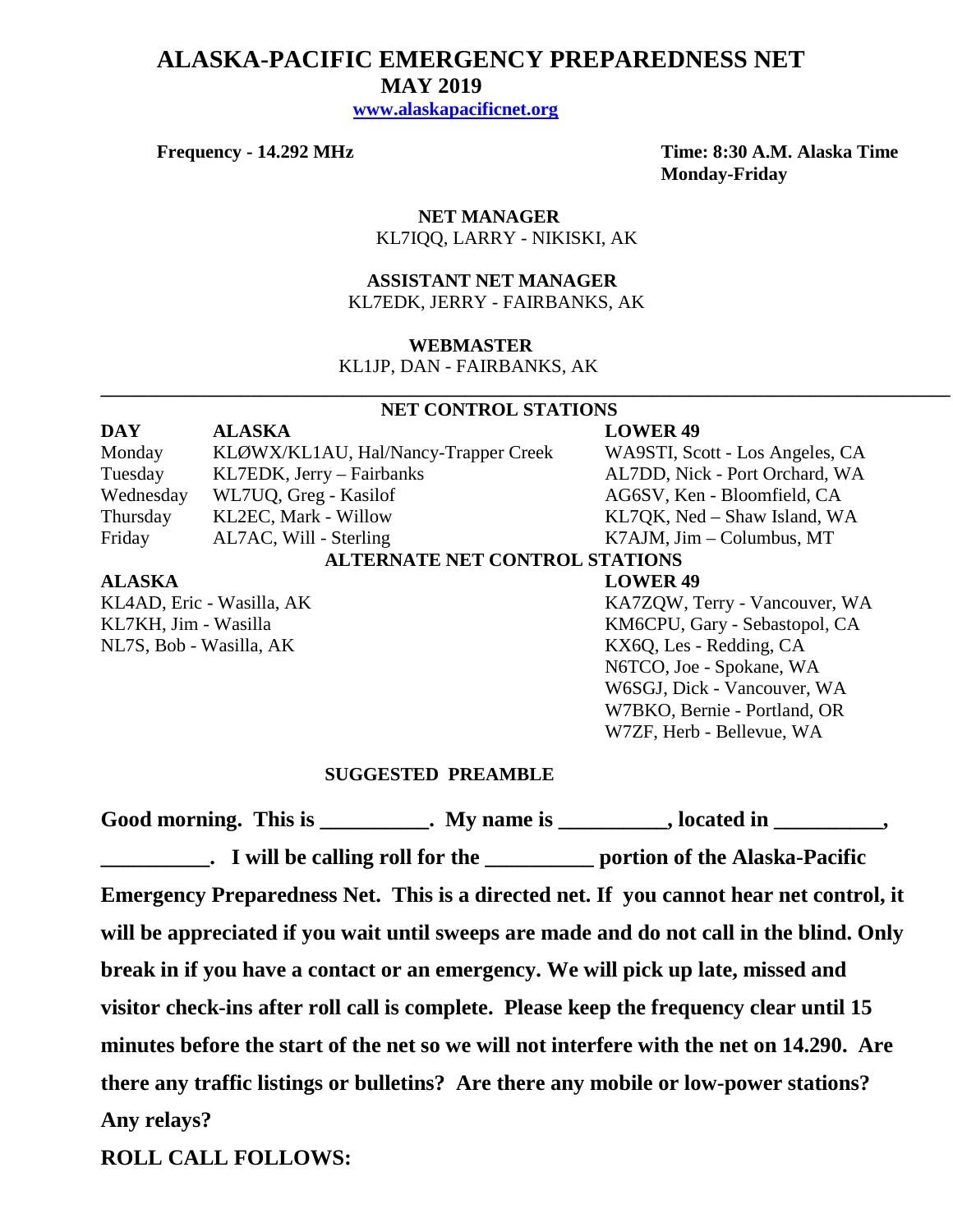|                  | <b>LOWER 49 - MAY 2019</b> |                     | <b>DATE</b> | <b>DATE</b> | <b>DATE</b> | <b>DATE</b> | <b>DATE</b> | <b>DATE</b> |
|------------------|----------------------------|---------------------|-------------|-------------|-------------|-------------|-------------|-------------|
|                  |                            |                     |             |             |             |             |             |             |
| KJ6LJK           | Richard                    | Angels Camp, CA     |             |             |             |             |             |             |
| N6TEZ            | A1                         | Anza, CA            |             |             |             |             |             |             |
| KL7HM            |                            |                     |             |             |             |             |             |             |
|                  | Hugh                       | Apache Junction, AZ |             |             |             |             |             |             |
| N7GK             | Gary                       | Ashland, OR         |             |             |             |             |             |             |
| W7ZF             | Herb                       | Bellevue, WA        |             |             |             |             |             |             |
|                  |                            |                     |             |             |             |             |             |             |
| AG6SV            | Ken                        | Bloomfield, CA      |             |             |             |             |             |             |
| K9CCZ            | Jerry                      | Bremerton, WA       |             |             |             |             |             |             |
| <b>KLØHI</b>     | Claudia                    | Brookings, OR       |             |             |             |             |             |             |
|                  |                            |                     |             |             |             |             |             |             |
| K7AJM            | Jim                        | Columbus, MT        |             |             |             |             |             |             |
| K7OOS            | Harold                     | Coos Bay, OR        |             |             |             |             |             |             |
| W7BBA            | Jim'                       | Cottage Grove, OR   |             |             |             |             |             |             |
|                  |                            |                     |             |             |             |             |             |             |
| W7RMH            | Rick                       | Everett, WA         |             |             |             |             |             |             |
| W7ADB            | John                       | Federal Way, WA     |             |             |             |             |             |             |
| KA6WAG           | Robert                     | Florence, OR        |             |             |             |             |             |             |
|                  |                            |                     |             |             |             |             |             |             |
| K7LWF            | Lyman                      | Gig Harbor, WA      |             |             |             |             |             |             |
| N7HRO            | Dennis                     | Hot Springs, SD     |             |             |             |             |             |             |
|                  |                            |                     |             |             |             |             |             |             |
| AL1R             | Jim                        | Indianola, WA       |             |             |             |             |             |             |
| W7ISP            | Mike                       | Ione, WA            |             |             |             |             |             |             |
| KK7HK            | Tom                        | Lebanon, OR         |             |             |             |             |             |             |
|                  |                            |                     |             |             |             |             |             |             |
| W7DRT            | Don                        | Longbranch, WA      |             |             |             |             |             |             |
| WA9STI           | Scott                      | Los Angeles, CA     |             |             |             |             |             |             |
|                  |                            |                     |             |             |             |             |             |             |
| KA7ZEM           | Jerry                      | Mesa, AZ            |             |             |             |             |             |             |
| $\text{AL7KV}{}$ | Phil                       | Olympia, WA         |             |             |             |             |             |             |

 $\overline{\mathcal{N}}$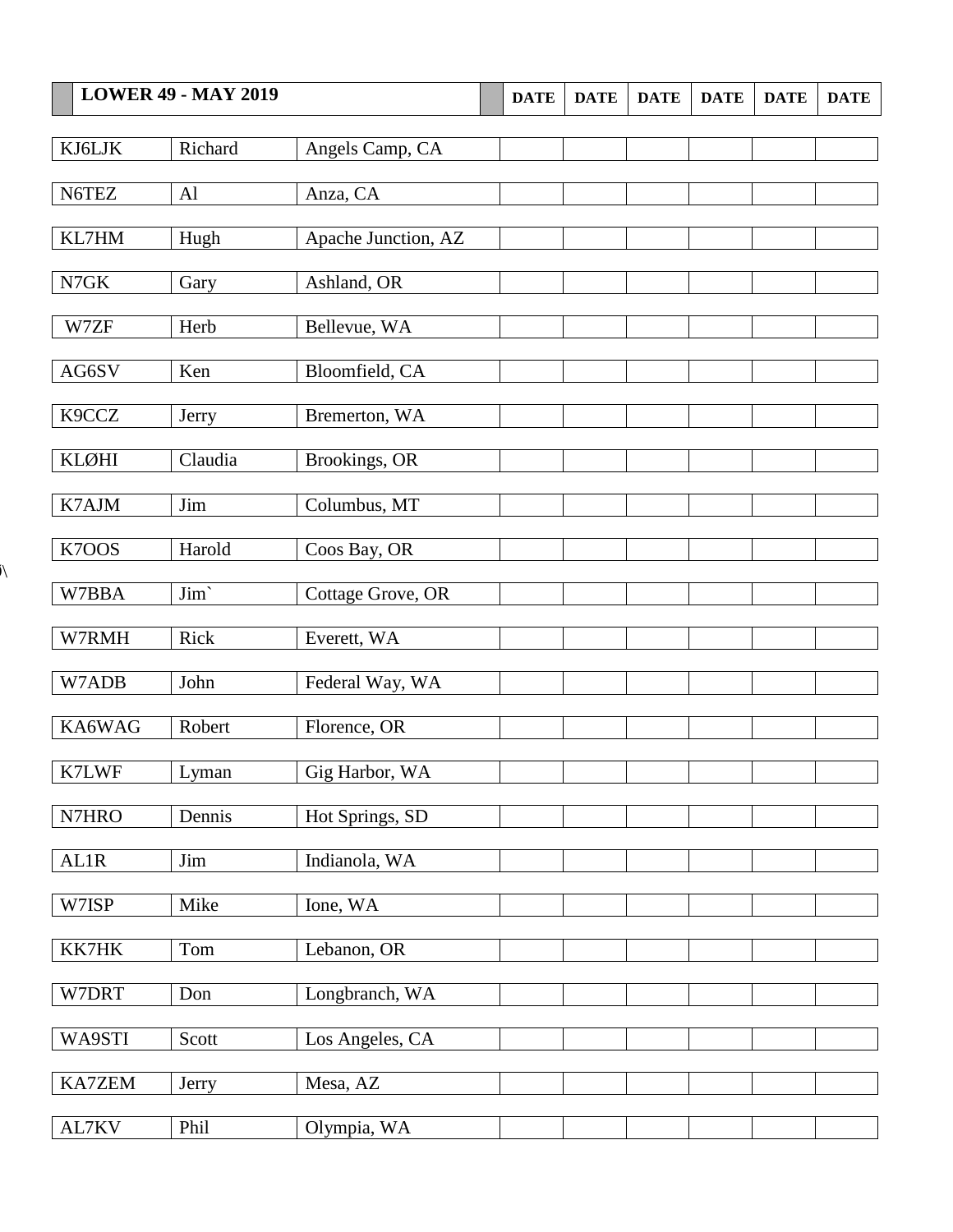| KF7RCO         | Roeland      | Phoenix, AZ        |  |  |  |
|----------------|--------------|--------------------|--|--|--|
| K6YBV          | Bob          | Placerville, CA    |  |  |  |
| N7ILZ          | Vern         | Portland, OR       |  |  |  |
| W7BKO          | Bernie       | Portland, OR       |  |  |  |
|                |              |                    |  |  |  |
| AL7DD          | <b>Nick</b>  | Port Orchard, WA   |  |  |  |
| KB7PYF         | Charlie      | Poulsbo, WA        |  |  |  |
| <b>NØRYK</b>   | Jack         | Prineville, OR     |  |  |  |
| KX6Q           | Les          | Redding, CA        |  |  |  |
| AL7Y           | Scott        | Ruger Ranch, AZ    |  |  |  |
| K7GU           | Karl         | Santa, ID          |  |  |  |
| K7SK           | <b>Steve</b> | Seattle, WA        |  |  |  |
|                |              |                    |  |  |  |
| KM6CPU         | Gary         | Sebastopol, CA     |  |  |  |
| KL7QK          | Ned          | Shaw Island, WA    |  |  |  |
| N6TCO          | Joe          | Spokane, WA        |  |  |  |
| AK7YT          | Glenn        | Stockton, CA       |  |  |  |
| WA6PWP         | <b>Bill</b>  | Stockton, CA       |  |  |  |
| NL7QT          | Don          | Tacna, AZ          |  |  |  |
| <b>KLØVW</b>   | Bonnie       | Tacna, AZ          |  |  |  |
| KL7IZH         | <b>Steve</b> | Tonasket, WA       |  |  |  |
| $\text{KL7LL}$ | John         | Valley, WA         |  |  |  |
| KA7ZQW         | Terry        | Vancouver, WA      |  |  |  |
| W6SGJ          | Dick         | Vancouver, WA      |  |  |  |
| W7UMX          | <b>MARS</b>  | Whidbey Island, WA |  |  |  |
| W9JDW          | Jim          | Washington, IN     |  |  |  |
| <b>NØWRS</b>   | Wyatt        | Wray, CO           |  |  |  |
| $\mbox{AL7D}$  | Dave         | Yuma, AZ           |  |  |  |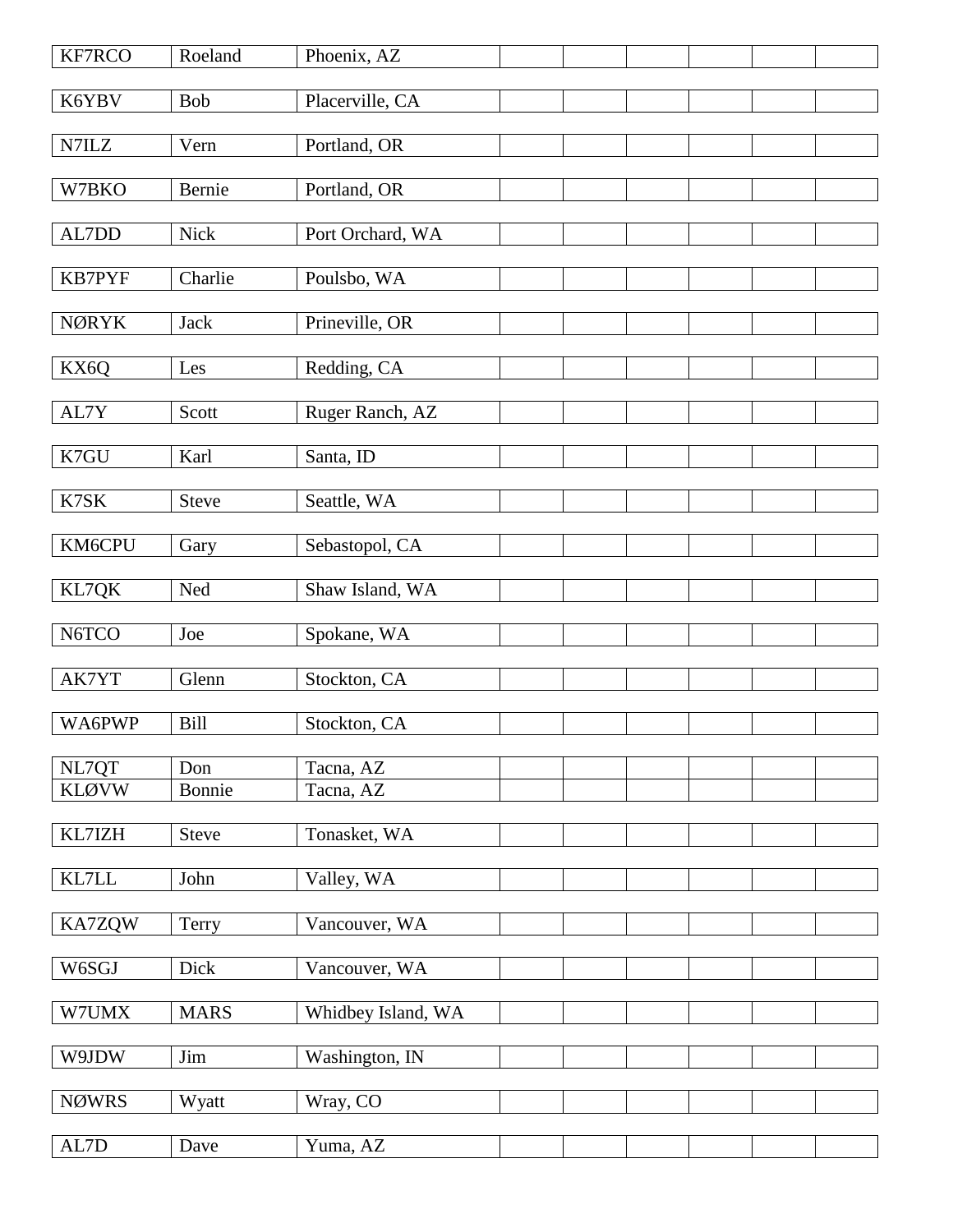| <b>SOUTH-49 TOTAL</b>                       |  |  |  |
|---------------------------------------------|--|--|--|
|                                             |  |  |  |
| <b>TOTAL CHECK-INS (INCLUDING VISITORS)</b> |  |  |  |
|                                             |  |  |  |
| <b>TOTAL FORMAL TRAFFIC</b>                 |  |  |  |

| VISITORS - MAY 2019 - LOWER 49<br>Γ |             | <b>DATE</b>     | DATE | <b>DATE</b> | <b>DATE</b> | <b>DATE</b> | <b>DATE</b> |  |
|-------------------------------------|-------------|-----------------|------|-------------|-------------|-------------|-------------|--|
| <b>STATION</b>                      | <b>NAME</b> | <b>LOCATION</b> |      |             |             |             |             |  |
|                                     |             |                 |      |             |             |             |             |  |
|                                     |             |                 |      |             |             |             |             |  |
|                                     |             |                 |      |             |             |             |             |  |
|                                     |             |                 |      |             |             |             |             |  |
|                                     |             |                 |      |             |             |             |             |  |
|                                     |             |                 |      |             |             |             |             |  |
|                                     |             |                 |      |             |             |             |             |  |
|                                     |             |                 |      |             |             |             |             |  |
|                                     |             |                 |      |             |             |             |             |  |
|                                     |             |                 |      |             |             |             |             |  |
|                                     |             |                 |      |             |             |             |             |  |
|                                     |             |                 |      |             |             |             |             |  |
|                                     |             |                 |      |             |             |             |             |  |
|                                     |             |                 |      |             |             |             |             |  |
|                                     |             |                 |      |             |             |             |             |  |
|                                     |             |                 |      |             |             |             |             |  |
|                                     |             |                 |      |             |             |             |             |  |
|                                     |             |                 |      |             |             |             |             |  |
|                                     |             |                 |      |             |             |             |             |  |
|                                     |             |                 |      |             |             |             |             |  |
|                                     |             |                 |      |             |             |             |             |  |
|                                     |             |                 |      |             |             |             |             |  |
|                                     |             |                 |      |             |             |             |             |  |
|                                     |             |                 |      |             |             |             |             |  |
|                                     |             |                 |      |             |             |             |             |  |
|                                     |             |                 |      |             |             |             |             |  |
|                                     |             |                 |      |             |             |             |             |  |
|                                     |             |                 |      |             |             |             |             |  |
|                                     |             |                 |      |             |             |             |             |  |
|                                     |             |                 |      |             |             |             |             |  |
|                                     |             |                 |      |             |             |             |             |  |
|                                     |             |                 |      |             |             |             |             |  |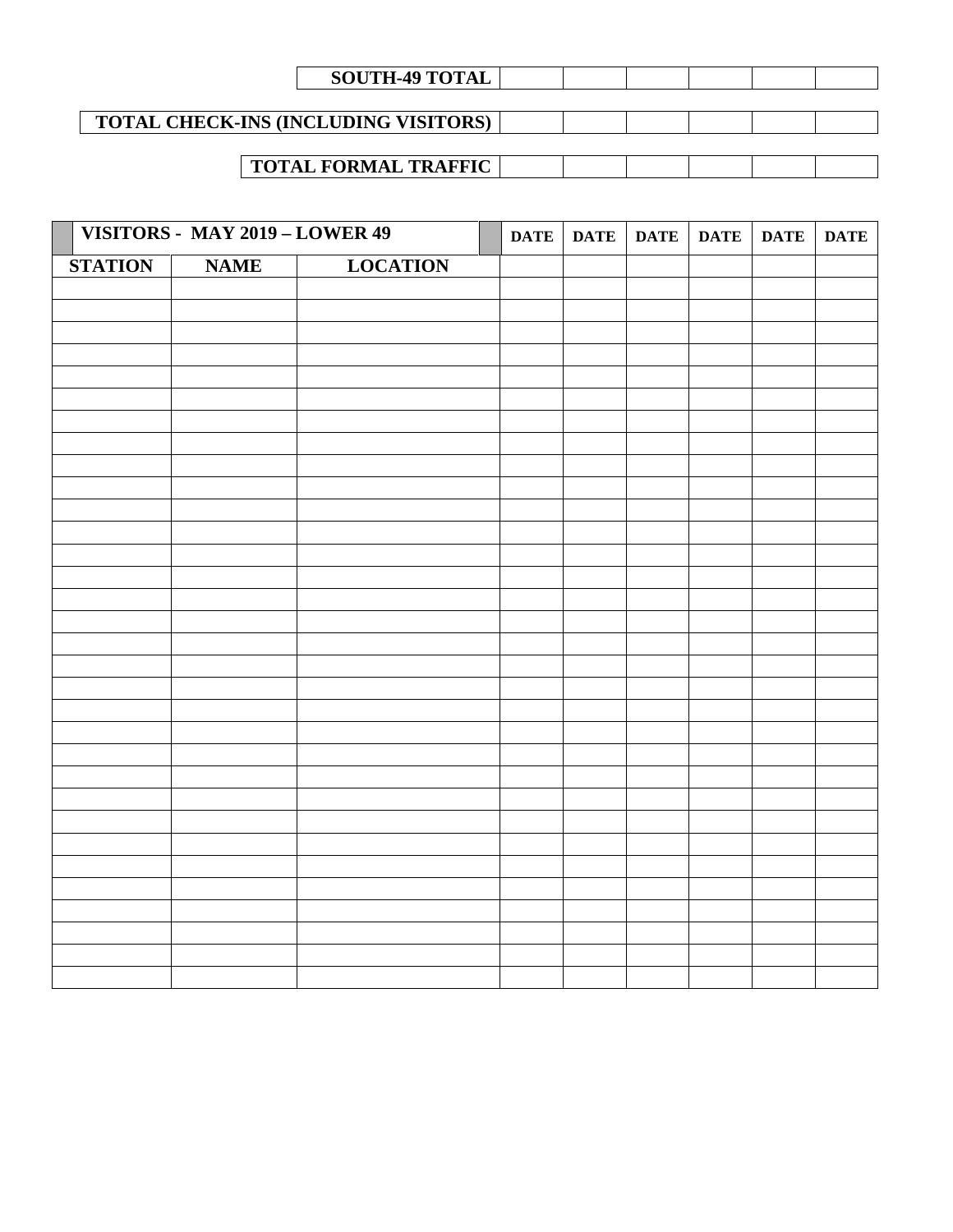|                | <b>ALASKA - MAY 2019</b> |                     | <b>DATE</b> | <b>DATE</b> | <b>DATE</b> | <b>DATE</b> | <b>DATE</b> | <b>DATE</b> |
|----------------|--------------------------|---------------------|-------------|-------------|-------------|-------------|-------------|-------------|
| <b>STATION</b> | <b>NAME</b>              | <b>LOCATION</b>     |             |             |             |             |             |             |
|                |                          |                     |             |             |             |             |             |             |
| <b>ALØU</b>    | Art                      | Anchorage, AK       |             |             |             |             |             |             |
|                |                          |                     |             |             |             |             |             |             |
| KL7ICB         | John                     | Anchorage, AK       |             |             |             |             |             |             |
| KL7QZ          | John                     | Anchorage, AK       |             |             |             |             |             |             |
|                |                          |                     |             |             |             |             |             |             |
| KL7YK          | Ron                      | Anchorage, AK       |             |             |             |             |             |             |
|                |                          |                     |             |             |             |             |             |             |
| KL2EC          | Mark                     | Caswell Lakes, AK   |             |             |             |             |             |             |
| KL2GS          | Mac                      | Central, AK         |             |             |             |             |             |             |
|                |                          |                     |             |             |             |             |             |             |
| VE6NL          | Neal                     | Empress, AB         |             |             |             |             |             |             |
|                |                          |                     |             |             |             |             |             |             |
| AL7AQ          | <b>Bruce</b>             | Excursion Inlet, AK |             |             |             |             |             |             |
| KL7WJ          | Debbie                   | Excursion Inlet, AK |             |             |             |             |             |             |
|                |                          |                     |             |             |             |             |             |             |
| KG5MIO         | Nick                     | Fairbanks, AK       |             |             |             |             |             |             |
| KL7EBF         | <b>Bob</b>               | Fairbanks, AK       |             |             |             |             |             |             |
|                |                          |                     |             |             |             |             |             |             |
| <b>KL7FQQ</b>  | Rose                     | Fairbanks, AK       |             |             |             |             |             |             |
|                |                          |                     |             |             |             |             |             |             |
| KL7EDK         | Jerry                    | Fairbanks, AK       |             |             |             |             |             |             |
| $\rm W L7GX$   | Jerry                    | Fairbanks, AK       |             |             |             |             |             |             |
|                |                          |                     |             |             |             |             |             |             |
| KL2PM          | Rick                     | Glacier View, AK    |             |             |             |             |             |             |
|                |                          |                     |             |             |             |             |             |             |
| KL7YXF         | Lynn                     | Haines, AK          |             |             |             |             |             |             |
|                |                          |                     |             |             |             |             |             |             |
| NL7WK          | Tom                      | Homer, AK           |             |             |             |             |             |             |
| WL7FH          | Debbie                   | Homer, AK           |             |             |             |             |             |             |
| AL5G           | Robert                   | Juneau, AK          |             |             |             |             |             |             |
|                |                          |                     |             |             |             |             |             |             |
| <b>KLØQZ</b>   | Glenn                    | Juneau, AK          |             |             |             |             |             |             |
|                |                          |                     |             |             |             |             |             |             |
| KL7JJB         | Delores                  | Juneau, AK          |             |             |             |             |             |             |
|                |                          |                     |             |             |             |             |             |             |
| KL2UH          | Ernie                    | Juneau, AK          |             |             |             |             |             |             |
| KL7HFI         | Jerry                    | Juneau, AK          |             |             |             |             |             |             |
|                |                          |                     |             |             |             |             |             |             |
| KL7 IWC        | Larry                    | Juneau, AK          |             |             |             |             |             |             |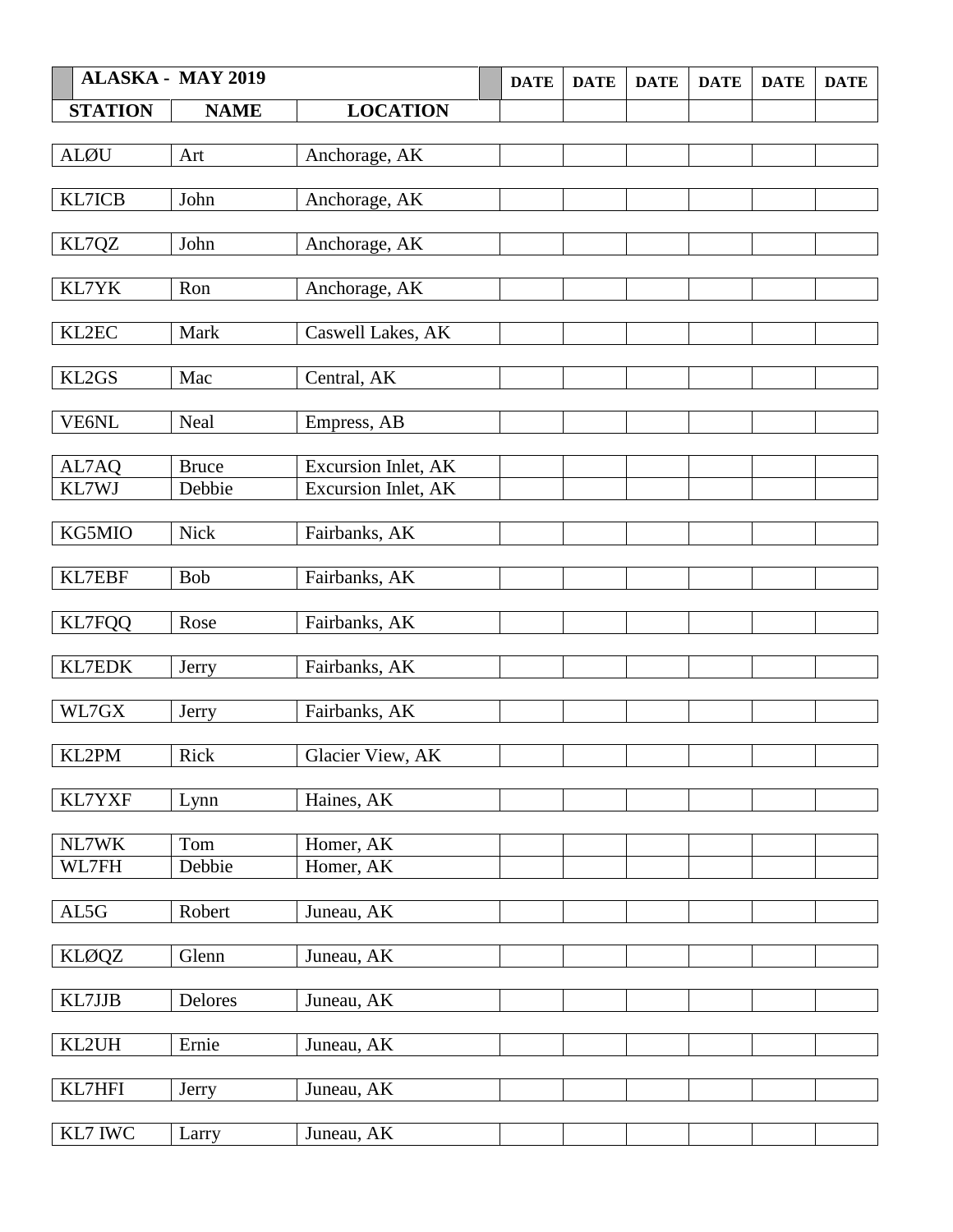| <b>KL7IYD</b>   | Jim           | Juneau, AK               |  |
|-----------------|---------------|--------------------------|--|
| NL3A            | <b>Bill</b>   | Juneau, AK               |  |
| WL7BKA          | Dave          | Juneau, AK               |  |
|                 |               |                          |  |
| WL7UQ           | Greg          | Kasilof, AK              |  |
| WL7UR           | Karen         | Kasilof, AK              |  |
| <b>KL4CA</b>    | Saunya        | Ketchikan, AK            |  |
| <b>KL4CB</b>    | Allen         | Ketchikan, AK            |  |
|                 |               |                          |  |
| KL7GIH          | Chris         | Ketchikan, AK            |  |
|                 |               |                          |  |
| KL7NC           | Bob           | Ketchikan, AK            |  |
| NL7LL           | Gary          | Ketchikan, AK            |  |
|                 |               |                          |  |
| WL7AUV          | Leroy         | Ketchikan, AK            |  |
|                 |               |                          |  |
| VE7EFF          | Jeff          | Kelowna, BC              |  |
| <b>NØSUB</b>    | Don           | Montana Creek, AK        |  |
|                 |               |                          |  |
| AL7LW           | Larry         | Nikiski, AK              |  |
| AL7LX           | <b>Brenda</b> | Nikiski, AK              |  |
| KL7IQQ          | Larry         | Nikiski, AK              |  |
|                 |               |                          |  |
| <b>KL7JHR</b>   | Dennis        | Ninilchik, AK            |  |
| KL7KL           | Martha        | Ninilchik, AK            |  |
|                 |               |                          |  |
| KL7JFT<br>KL2FA | Don<br>Carol  | Palmer, AK<br>Palmer, AK |  |
|                 |               |                          |  |
| N7FXX           | Claude        | Palmer, AK               |  |
|                 |               |                          |  |
| WL7UL           | John          | Peters Creek, AK         |  |
| <b>KE7FXM</b>   | Jimmy         | Prince of Wales Isl., AK |  |
|                 |               |                          |  |
| AL6G            | Mike          | Sitka, AK                |  |
|                 |               |                          |  |
| KL7AN           | Van           | Soldotna, AK             |  |
|                 |               |                          |  |
| <b>WA1FVJ</b>   | Ed            | Soldotna, AK             |  |
| AL7AC           | Will          | Sterling, AK             |  |
|                 |               |                          |  |
| KL3CV           | Tim           | Sterling, AK             |  |